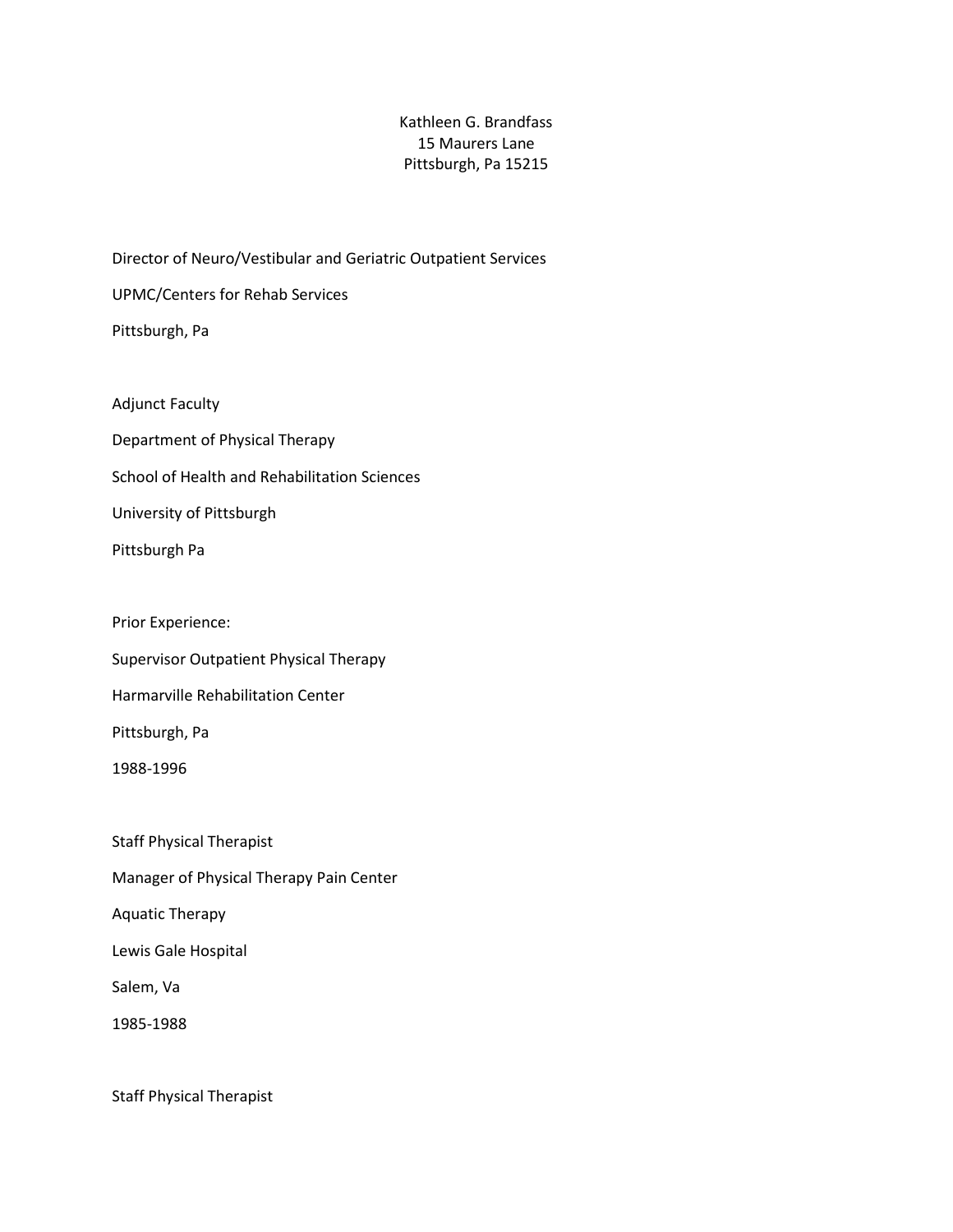Home Health Services

Roanoke Memorial Hospitals

Roanoke, Va 1987-1988

Staff Physical Therapist

Veterans Administration Medical Center

Salem, Va

1983-1985

Education: Advanced Masters of Science Physical Therapy Neurology Focus School of Health and Rehabilitation Sciences University of Pittsburgh Pittsburgh, Pa 1999 Education: Bachelor of Science Allied Health School of Physical therapy University of Wisconsin- Madison Madison, WI 1983 Clinical Experience: Neuro Rehabilitation:

Movement Disorders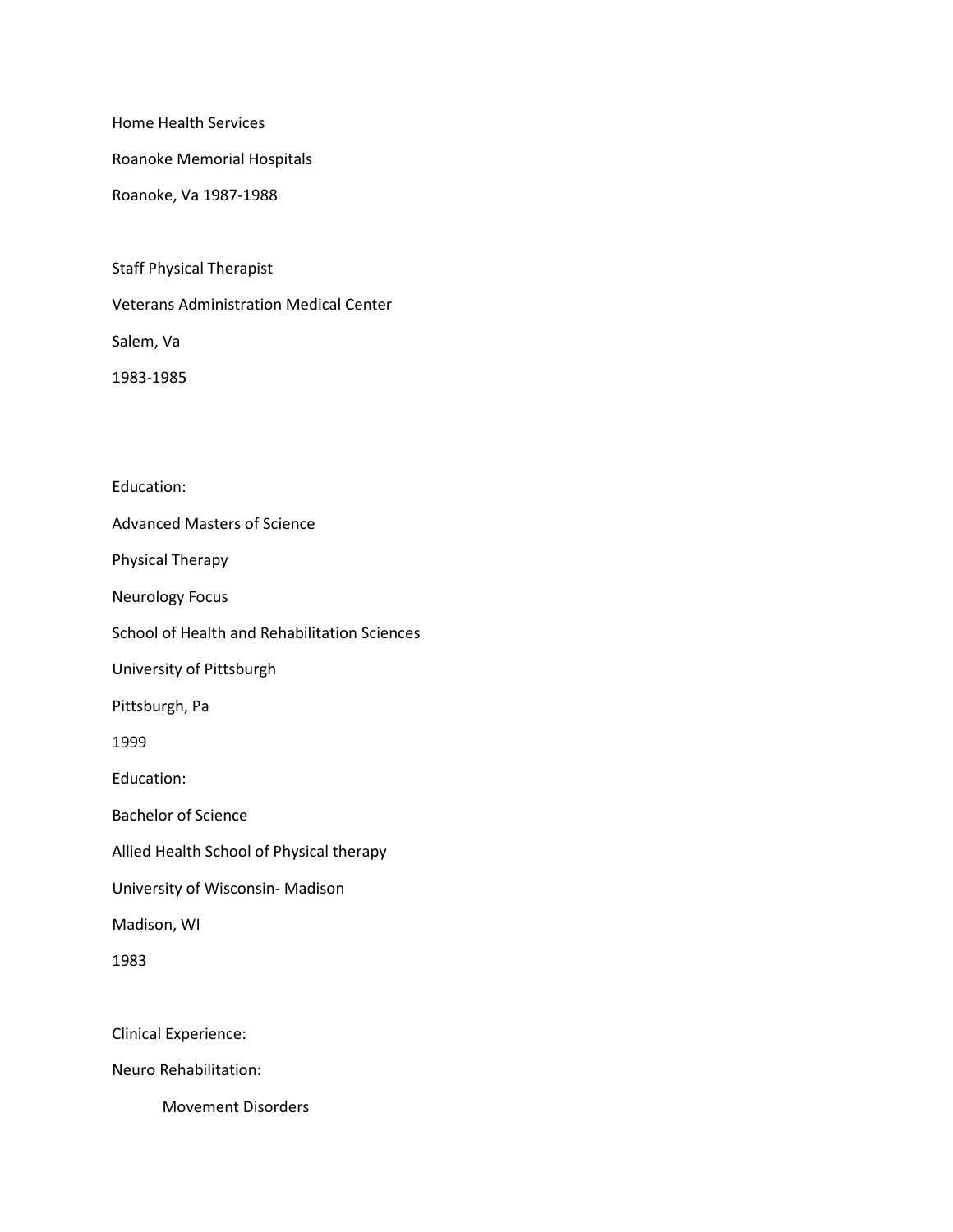Multiple Sclerosis Amyotrophic lateral Sclerosis Vestibular Disorders Balance Disorders Peripheral Neuropathy Geriatric Rehabilitation Oncology Rehabilitation

Posters:

Mick ME, Brandfassk, Zeleznik H, Fedor S, Studenski SA, Hile ES. Lessons from an On-Site Balance Screening Program for Breast Cancer Survivors. Presidential Poster Session for highest scoring posters, 2013 Annual Scientific Meeting of the AGS Grapevine Tx May 2013. Abstract published in J Am Geriatr Soc 2013; 61:S112.

Potterk, Widner G, Bennett E, Cohen E T, Allen D, Brandfass K, Yorke A M . Report and Recommendations from American Physical Therapy Association-Neurology Section Taskforce on Outcome Measures for person with Multiple Sclerosis. PortlandOr 2013 Walking and Multiple Sclerosis Conference.

Cohen E T, Potter K, Bennett S E, Brandfass K, Yorke A M, Allen D D, Widener G L. Selecting Outcome Measures: Applying the finding of the American Physical Therapy Association MS Edge Task Force. 2014 Consortium of Multiple Sclerosis Center Dallas Tx 2014.

Publication:

Outcome Measure for Individuals with Multiple Sclerosis: Recommendations from the American Physical Therapy Association Neurology Section Task Force. Potter K, Cohen E T, Allen D D, Bennett S E, Brandfass K, Widner G L, Yorke A M. Phy Ther May 2014 94:593-608.

Presentations:

Case Presentations of Person with Multiple Sclerosis. Department of Physical Therapy. Youngstown State University 7-31-2014 & 3-30-16.

Intergrating Physical Therapy into Cancer Care. University of Pittsburgh Cancer Survivorship Symposium. 3-1-2014.

Altering the Impact of Multiple Sclerosis. Pennsylvania Physical Therapy Conference Seven Springs Mountain Resort 10-26-13

Chemo Induced Peripheral Neuropathy. Physical Therapy Department Chatham University. 6-12-2013.

Co-Presentation with Dr Rock Heyman

Overview of Multiple Sclerosis: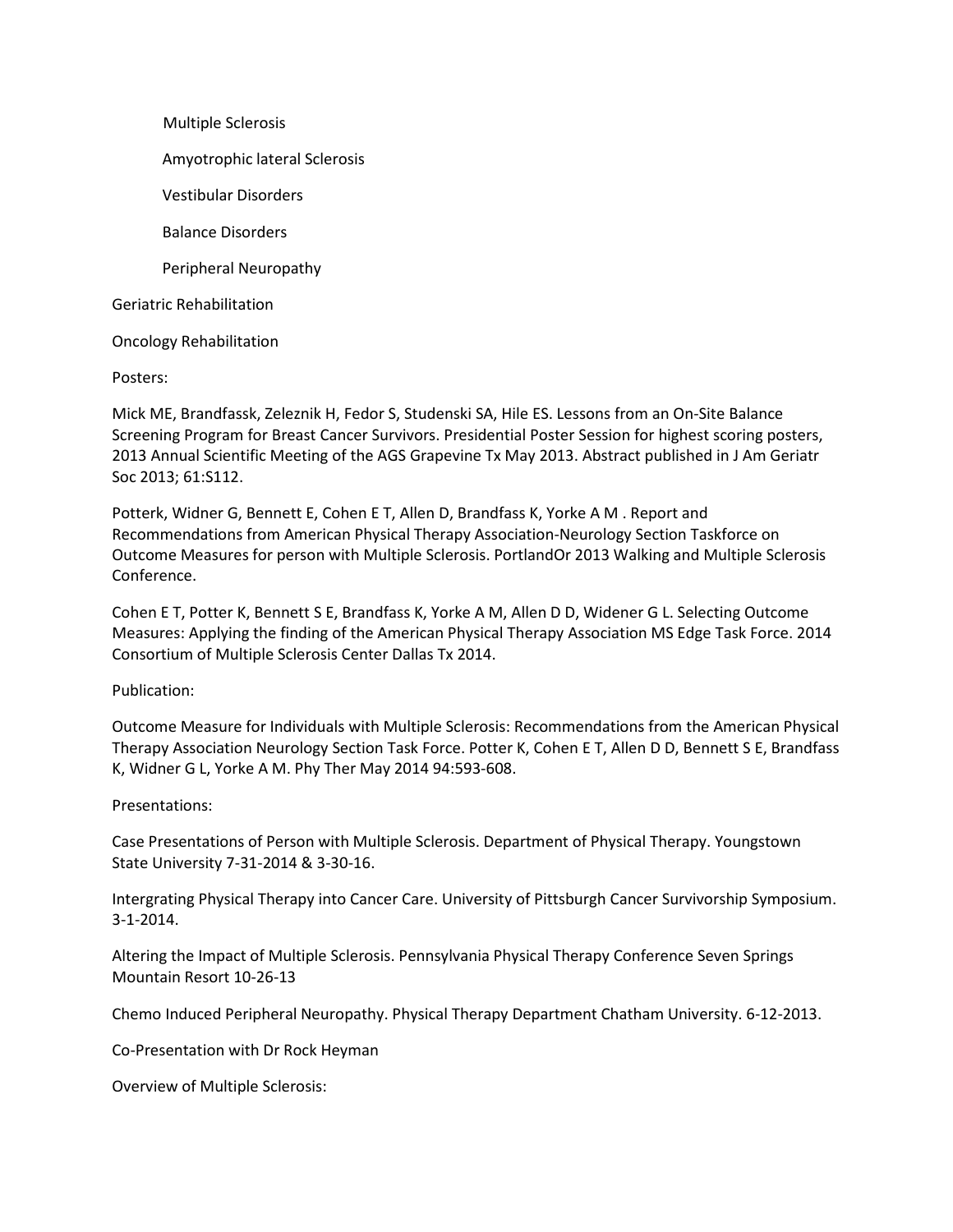Current Medication, Rehabilitation and **Outcomes** SW District PPTA Pittsburgh, Pa March 24,2012

Task Force Member Report and Recommendations from Neurology Section Task Force on Outcome Measurement for Individuals with Multiple Sclerosis APTA Combined Sections Meeting Chicago, Illinois February 8,2012

Co-Presentation with Margaret Schenkman, PT PhD FAPTA Update on Physical Examination and Intervention for People With Parkinson's Disease Pittsburgh/Marquette Challenge University of Pittsburgh Pittsburgh. Pa March 3-4, 2011

Physical Therapy in Parkinson's Disease and Gait Disorders Third Annual Parkinson's Disease and other Movement Disorders 2009 Update for the Clinical Practitioner June 19, 2009

Awards: